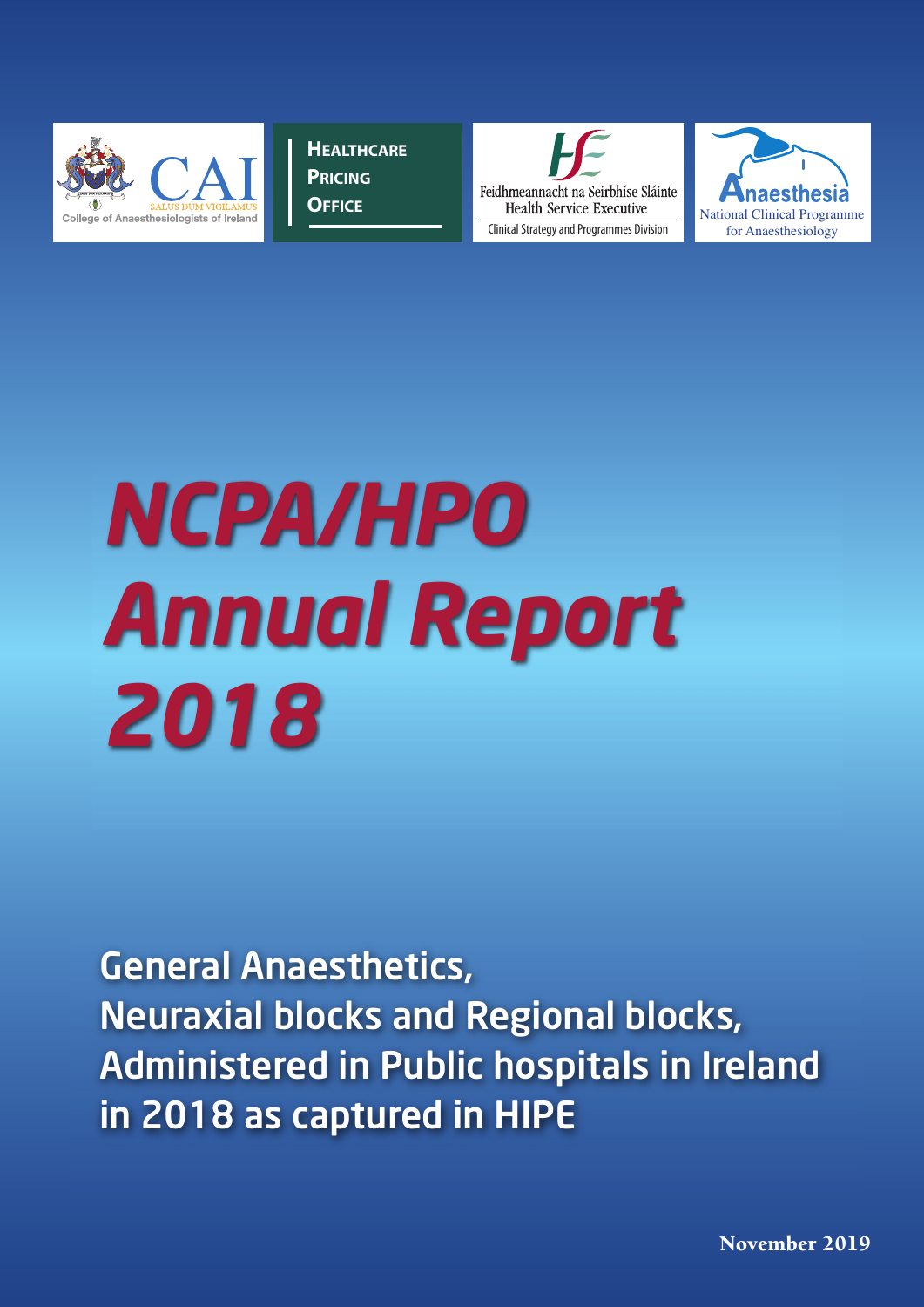## **Contents**

#### Page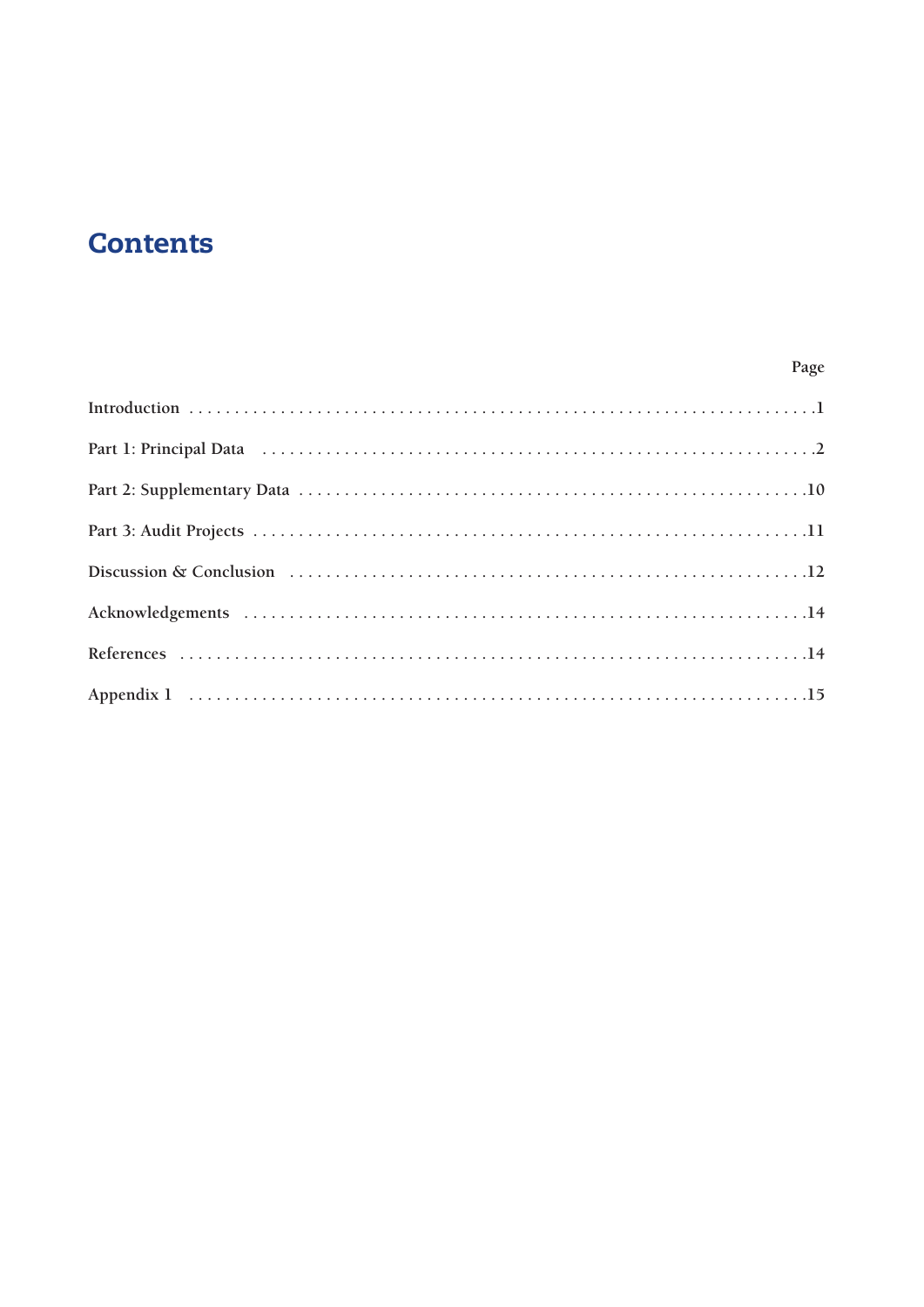# **Introduction**

The Annual report for 2018 describes the number of general anaesthetics, neuraxial blocks and regional blocks administered in public hospitals in Ireland in 2018 as captured in HIPE. These data are set out alongside data from the previous four years to allow comparisons to be made.

As in previous Annual Reports, information on patient's age, gender, ASA status, urgency of the procedure and the Australian Classification of Health Interventions (ACHI) is also included.

Organ Donation and Transplant Ireland (ODTI) has kindly updated the information on beating heart organ donations from which the number of patients with an ASA 6 designation can be derived. ASA 6 indicates a declared brain stem dead patient whose organs are being removed for donor purposes. Donation or retrieval of organs following a diagnosis of brain stem death is not routinely coded by HIPE. Although one HIPE office does have a longstanding agreement to record these procedures, HIPE cannot provide information on patients with an ASA 6 status on a nationwide basis.

The ASA 99 Audit Pilot Project has been completed and individual reports have been sent to each of the six departments of anaesthesiology and HIPE offices that took part in the audit. A composite report based on data from all six participants has also been drawn up and a summary of this is given in Part 3 of this Annual Report.

Plans for a national audit of emergency readmission of day case patients following procedures involving an anaesthetic, are well advanced. The audit protocol has been drawn up and the Healthcare Pricing Office (HPO) is ready to assist individual HIPE offices in retrieving the MRN's of relevant patients. Before commencing the audit however, the NCPA must ensure that all relevant aspects of the General Data Protection Regulations (GDPR) are observed and as soon as this has been established, the audit will begin.

The format of the 2018 Annual Report is identical to previous Annual Reports with data for the last five years including 2018. For practical reasons, it is felt that five is the maximum number of years to be included in an Annual Report, so each new Annual Report will omit data from earlier years – data for 2013 is not included in this Annual Report but is of course available in previous Annual Reports.

As with previous Annual Reports, the authors acknowledge that this Annual Report describes only part of the work of anaesthesiologists.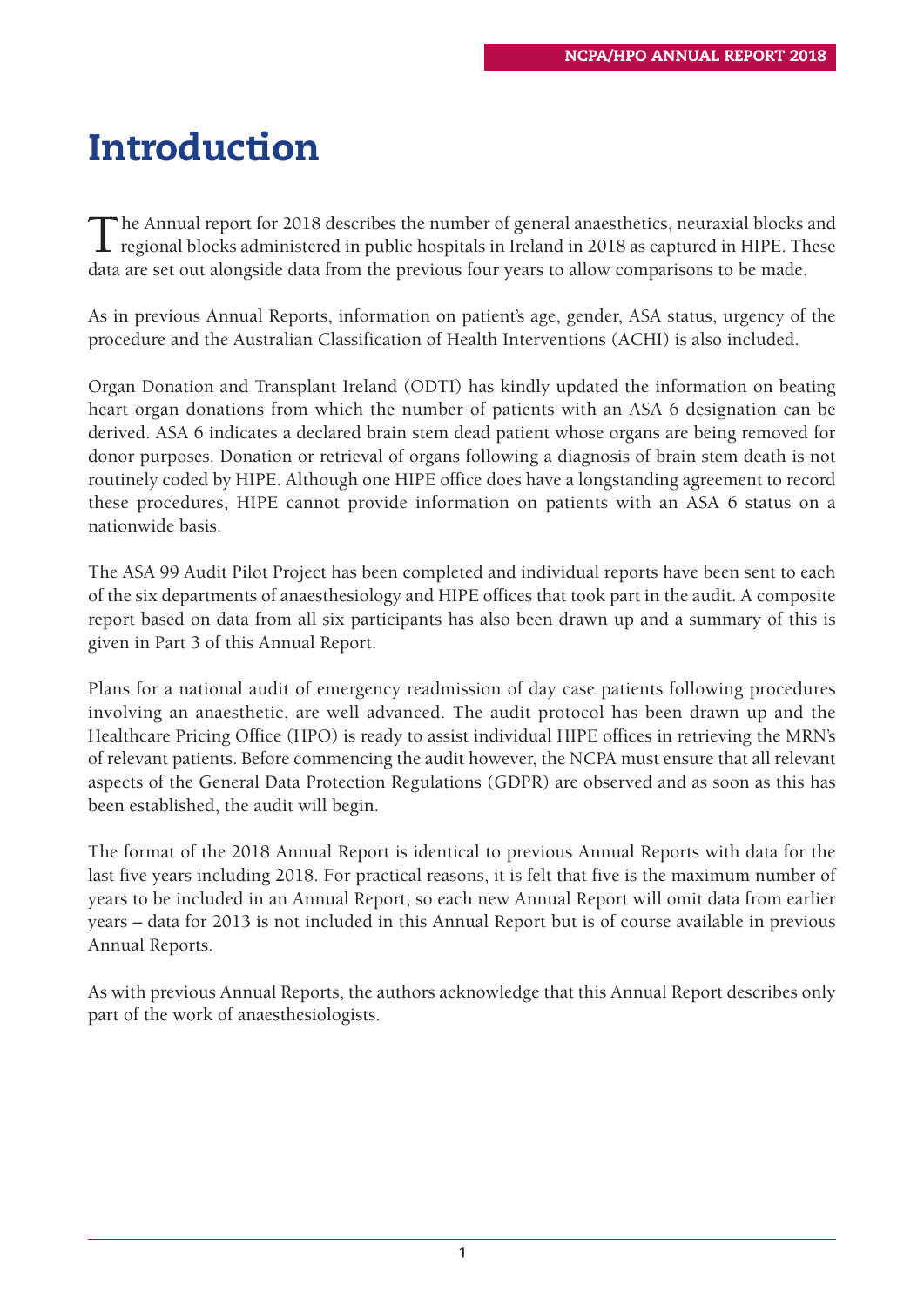# Part 1: **Principal Data**

#### **Table 1 & Figure 1 describe the number and type of anaesthetic administered in 2014 – 2018 as reported to HIPE**

| Table 1                                                                |                          |         |         |         |         |
|------------------------------------------------------------------------|--------------------------|---------|---------|---------|---------|
| Number of anaesthetics administered in 2014 - 2018 by anaesthetic type |                          |         |         |         |         |
| Year                                                                   | 2014                     | 2015    | 2016    | 2017    | 2018    |
| <b>Anaesthetic type</b>                                                | <b>Anaesthetic Count</b> |         |         |         |         |
| General                                                                | 174,976                  | 170,879 | 168,304 | 169,640 | 170,012 |
| <b>Neuraxial Block</b>                                                 | 53,075                   | 53,609  | 53,058  | 52,692  | 52,825  |
| Regional                                                               | 7,623                    | 7,900   | 8,414   | 9,466   | 10,250  |
| <b>TOTAL *</b>                                                         | 235,674                  | 232,388 | 229,776 | 231,798 | 233,087 |
|                                                                        |                          |         |         |         |         |



\*The total number of anaesthetics is the sum of all three types of anaesthetics administered. The anaesthetic count (Table 1) exceeds the discharge count (Table 2) because some patients had more than one anaesthetic at the same time (e.g. GA and Neuraxial block) or more than one anaesthetic during the same admission.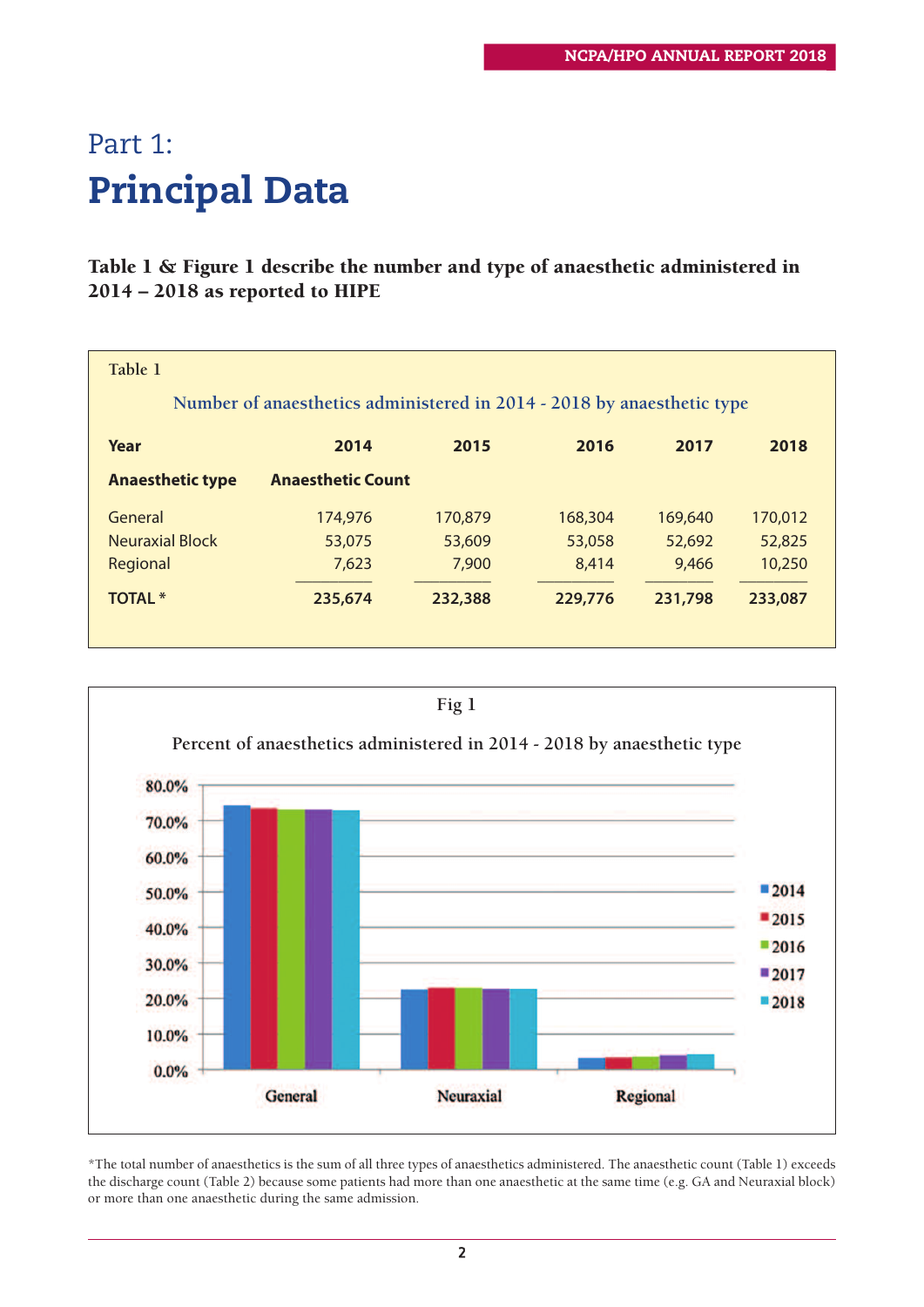| Table 2      |                                                                    |                          |         |         |         |
|--------------|--------------------------------------------------------------------|--------------------------|---------|---------|---------|
|              | Number of patient discharges reporting an anaesthetic procedure(s) | in 2014 - 2018 by gender |         |         |         |
| Year         | 2014                                                               | 2015                     | 2016    | 2017    | 2018    |
| Gender       | <b>Discharge Count</b>                                             |                          |         |         |         |
| Male         | 86,104                                                             | 85,257                   | 83,975  | 85,003  | 84,572  |
| Female       | 138,370                                                            | 136,129                  | 134,303 | 134,336 | 135,360 |
| <b>TOTAL</b> | 224,474                                                            | 221,386                  | 218,278 | 219,339 | 219,932 |
|              |                                                                    |                          |         |         |         |

#### **Table 2 & Figure 2 describe the number of patient discharges reporting an anaesthetic procedure(s) in 2014 – 2018 by gender as reported to HIPE**

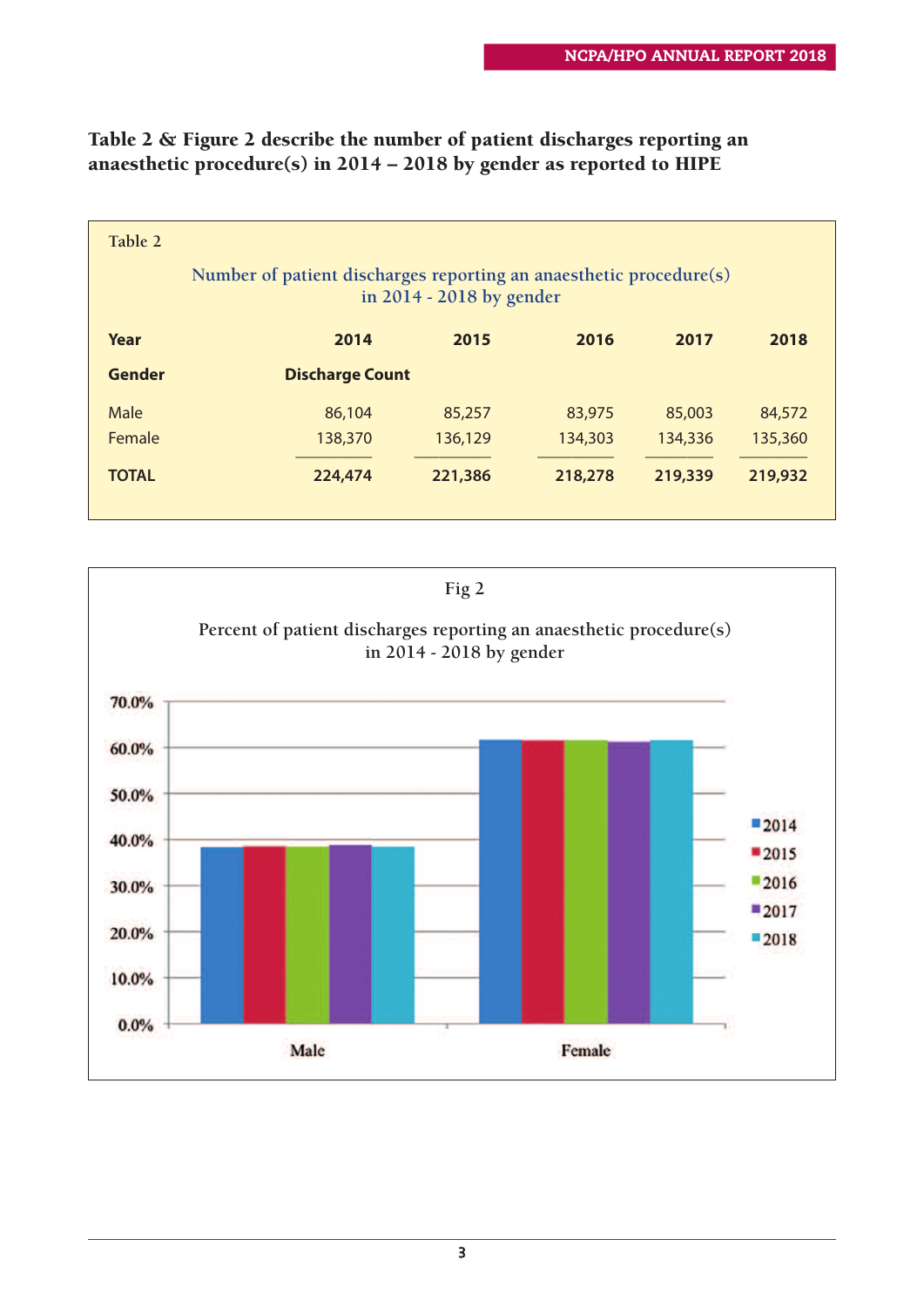| Table 3<br>Number of anaesthetics administered in 2014 - 2018 by patient ASA status    |                |                          |         |         |         |
|----------------------------------------------------------------------------------------|----------------|--------------------------|---------|---------|---------|
| Year                                                                                   | 2014           | 2015                     | 2016    | 2017    | 2018    |
| <b>*ASA</b><br><b>Score Patient status</b>                                             |                | <b>Anaesthetic Count</b> |         |         |         |
| Normal healthy patient<br>1                                                            | 78,387         | 75,351                   | 74,370  | 70,879  | 72,055  |
| Mild systemic disease<br>$\overline{2}$                                                | 62,237         | 67,432                   | 72,408  | 79,199  | 89,756  |
| 3<br>Severe systemic disease<br>limiting activity                                      | 21,400         | 23,651                   | 25,279  | 28,050  | 30,472  |
| $\overline{4}$<br>Severe systemic disease posing<br>a constant threat to life          | 1,748          | 1,914                    | 2,140   | 2,463   | 2,662   |
| 5<br>Moribund patient not expected<br>to survive longer than 24 hrs<br>without surgery | 150            | 163                      | 150     | 199     | $\ast$  |
| Brain stem death and<br>6<br>organ donation for transplant                             | $\overline{0}$ | 6                        | 8       | 8       |         |
| 9<br>No documentation on<br><b>ASA status</b>                                          | 71,752         | 63,871                   | 55,421  | 51,000  | 37,957  |
| <b>TOTAL</b>                                                                           | 235,674        | 232,388                  | 229,776 | 231,798 | 233,087 |

#### **Table 3 & Figure 3 describe the number of anaesthetics administered in 2014 – 2018 by patient ASA status as reported to HIPE**



#ASA scores -This information must be documented on the anaesthetic form before assigning these codes. Where there is no documentation of ASA score or the emergency modifier is not indicated, filler digits 9 should be assigned [1].

Cells with discharges between one and five inclusive are not reported In the table above such cells have been replaced by ~.Where further suppression is necessary to ensure that such cells are not disclosed it is necessary to suppress the cell with the next lowest discharges with \*.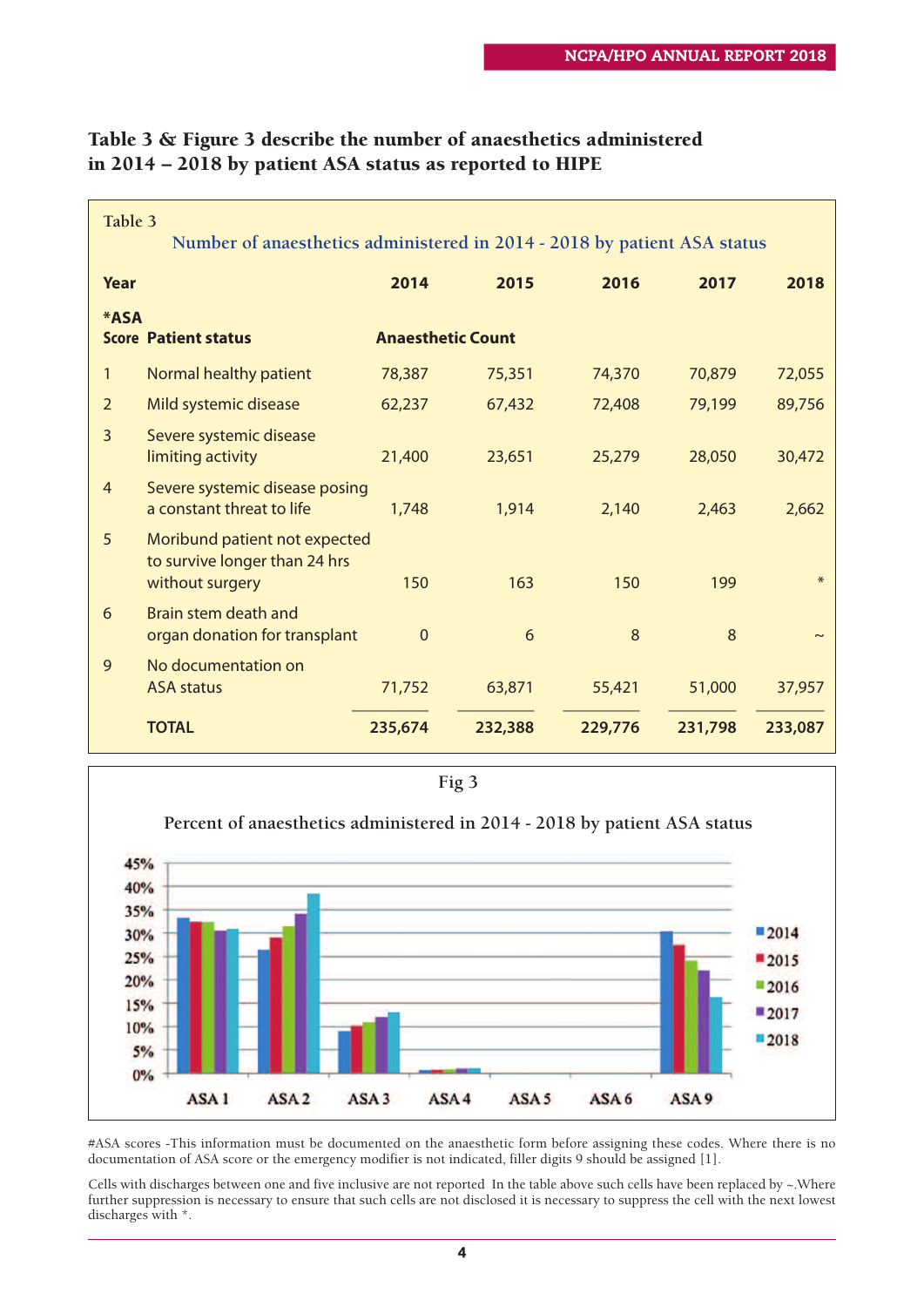| Table 4<br>Number of anaesthetics administered in 2014 – 2018 by urgency of procedure |                          |         |         |         |         |
|---------------------------------------------------------------------------------------|--------------------------|---------|---------|---------|---------|
| Year                                                                                  | 2014                     | 2015    | 2016    | 2017    | 2018    |
|                                                                                       | <b>Anaesthetic Count</b> |         |         |         |         |
| Emergency<br>Non emergency or                                                         | 22,864                   | 23,604  | 26,048  | 27,550  | 32,187  |
| not known                                                                             | 212,810                  | 208,784 | 203,728 | 204,248 | 200,900 |
| <b>TOTAL</b>                                                                          | 235,674                  | 232,388 | 229,776 | 231,798 | 233,087 |

#### **Table 4 & Figure 4 describe the number of anaesthetics administered in 2014 – 2018 by urgency of procedure as reported to HIPE**

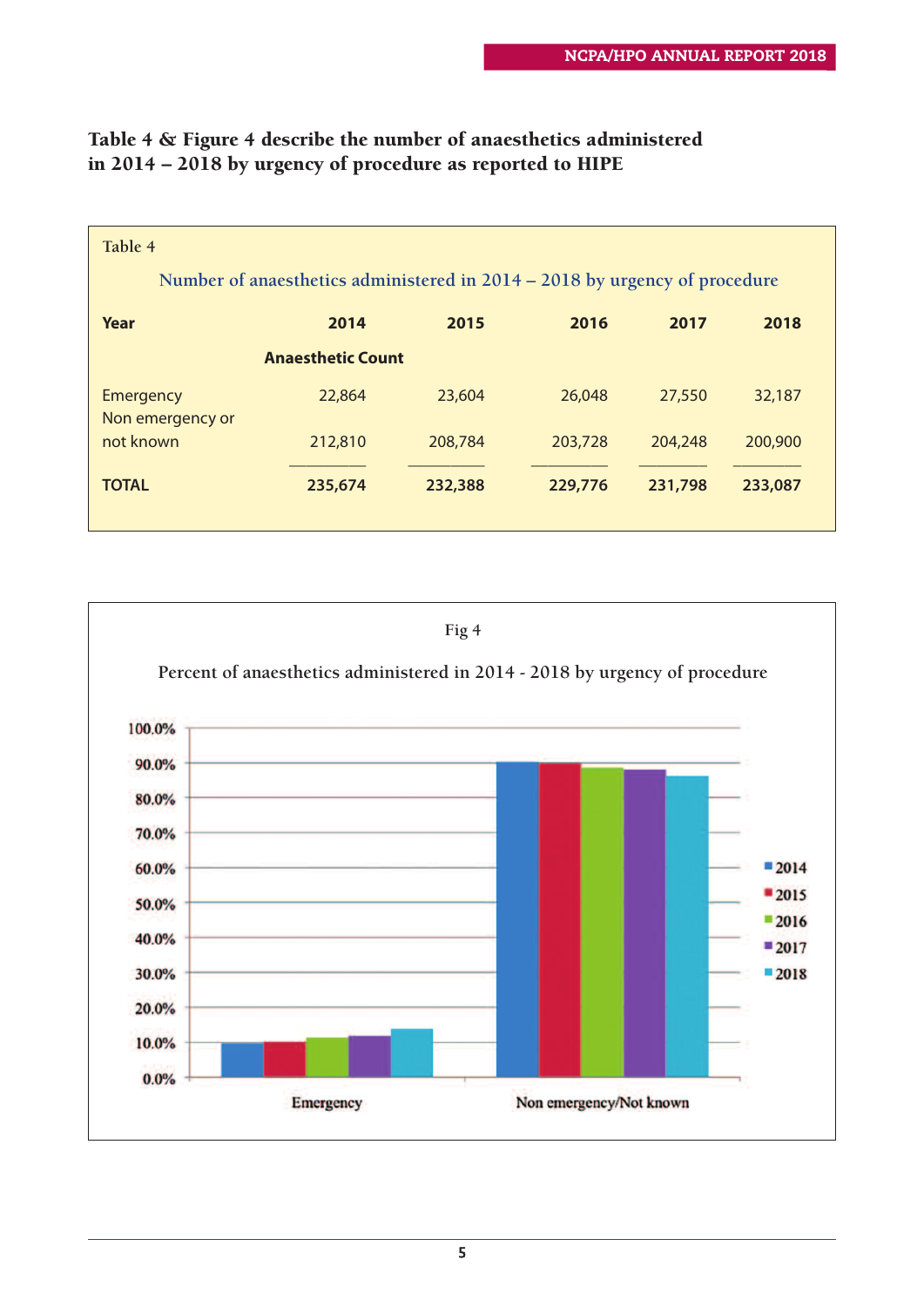| Table 5                                                                                  |         |         |         |         |         |
|------------------------------------------------------------------------------------------|---------|---------|---------|---------|---------|
| Number of patient discharges reporting an anaesthetic procedure(s) in 2014 - 2018 by age |         |         |         |         |         |
| Year                                                                                     | 2014    | 2015    | 2016    | 2017    | 2018    |
| <b>Discharge Count</b><br>Age categories (yrs)                                           |         |         |         |         |         |
| Less than 1 yr                                                                           | 2,430   | 2,272   | 2,119   | 1,948   | 1,952   |
| $1 - 05$ yrs                                                                             | 15,858  | 14,833  | 13,859  | 13,520  | 13,175  |
| $06 - 15$ yrs                                                                            | 20,579  | 20,147  | 20,028  | 20,411  | 20,603  |
| $16 - 25$ yrs                                                                            | 20,428  | 19,535  | 18,494  | 18,460  | 18,122  |
| $26 - 35$ yrs                                                                            | 44,968  | 43,222  | 41,109  | 39,449  | 38,684  |
| $36 - 45$ yrs                                                                            | 35,766  | 36,024  | 36,243  | 36,472  | 36,636  |
| 46 - 55 yrs                                                                              | 24,135  | 24,234  | 24,324  | 25,009  | 25,240  |
| $56 - 65$ yrs                                                                            | 23,478  | 23,606  | 23,945  | 24,408  | 24,584  |
| $66 - 75$ yrs                                                                            | 21,279  | 21,884  | 22,415  | 23,289  | 24,240  |
| $76 - 85$ yrs                                                                            | 12,497  | 12,556  | 12,579  | 13,060  | 13,372  |
| Over 85 yrs                                                                              | 3,056   | 3,073   | 3,163   | 3,313   | 3,324   |
| <b>TOTAL</b>                                                                             | 224,474 | 221,386 | 218,278 | 219,339 | 219,932 |

#### **Table 5 & Figure 5 describe the number of patient discharges reporting an anaesthetic procedure(s) in 2014 – 2018 by age as reported to HIPE**

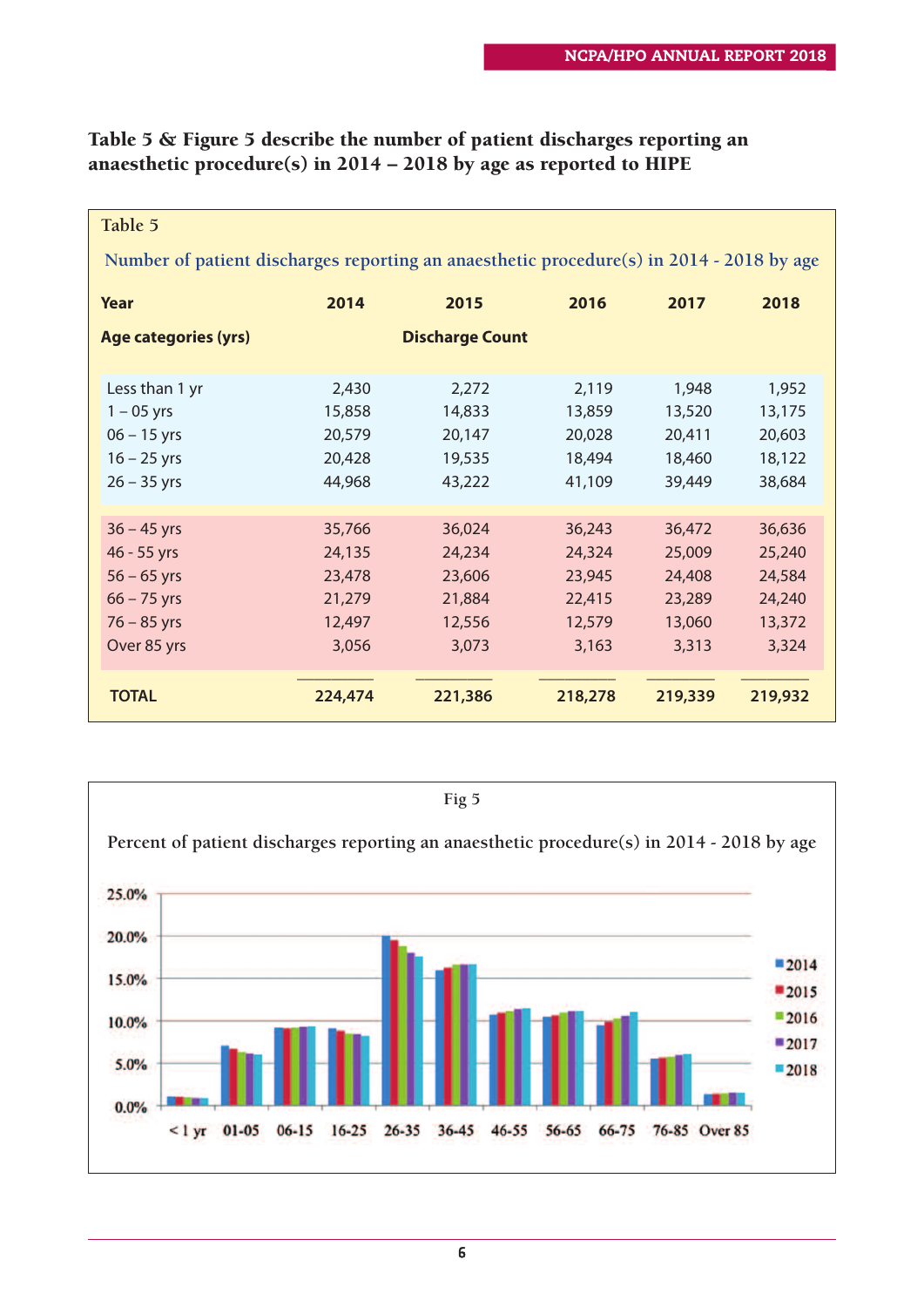**Table 6 describes the number of patient discharges reporting an anaesthetic procedure(s) in 2018 by age and hospital group as reported to HIPE**

| Table 6                                                                                                                           |                                                                    |                                                                    |                                                                    |                                                                    |                                                                  |                                                                    |                                                                                                         |
|-----------------------------------------------------------------------------------------------------------------------------------|--------------------------------------------------------------------|--------------------------------------------------------------------|--------------------------------------------------------------------|--------------------------------------------------------------------|------------------------------------------------------------------|--------------------------------------------------------------------|---------------------------------------------------------------------------------------------------------|
| Number of patient discharges reporting an anaesthetic procedure(s) in 2018<br>by age and hospital group                           |                                                                    |                                                                    |                                                                    |                                                                    |                                                                  |                                                                    |                                                                                                         |
|                                                                                                                                   |                                                                    |                                                                    | Discharge count by age and hospital group                          |                                                                    |                                                                  |                                                                    |                                                                                                         |
|                                                                                                                                   | <b>Ireland</b><br><b>East</b>                                      | <b>RCSI</b>                                                        | <b>Dublin</b><br><b>Midlands</b>                                   | <b>South</b><br><b>S/West</b>                                      | <b>UH</b><br><b>Limerick</b>                                     | <b>Saolta</b>                                                      | <b>Children's</b><br><b>Group</b>                                                                       |
| Age                                                                                                                               |                                                                    |                                                                    |                                                                    |                                                                    |                                                                  |                                                                    |                                                                                                         |
| Less than 1 yr<br>$01 - 05$ yrs<br>$06 - 15$ yrs                                                                                  | $\sim$<br>$\ast$<br>1,221                                          | $\overline{0}$<br>473<br>1,354                                     | $\overline{0}$<br>643<br>1,057                                     | 121<br>1,987<br>3,732                                              | 42<br>925<br>1,614                                               | 40<br>1,779<br>3,016                                               | 1,747<br>7,011<br>8,609                                                                                 |
| $16 - 25$ yrs<br>$26 - 35$ yrs<br>$36 - 45$ yrs<br>$46 - 55$ yrs<br>$56 - 65$ yrs<br>$66 - 75$ yrs<br>$76 - 85$ yrs<br>Over 85yrs | 3,648<br>8,806<br>8,321<br>6,237<br>6,332<br>5,909<br>3,065<br>724 | 2,971<br>7,601<br>6,488<br>3,754<br>2,981<br>2,655<br>1,602<br>397 | 3,053<br>6,645<br>6,162<br>3,726<br>3,643<br>3,386<br>1,757<br>441 | 3,812<br>7,386<br>7,563<br>5,773<br>5,882<br>6,175<br>3,318<br>828 | 1,389<br>2,680<br>2,696<br>2,070<br>1,760<br>1,741<br>898<br>217 | 2,778<br>5,565<br>5,406<br>3,680<br>3,986<br>4,374<br>2,732<br>717 | $\ast$<br>$\sim$<br>$\mathbf{0}$<br>$\mathbf 0$<br>$\overline{0}$<br>$\mathbf 0$<br>0<br>$\overline{0}$ |
| Sub totals<br><b>Total</b>                                                                                                        | 44,622                                                             | 30,276                                                             | 30,513                                                             | 46,577                                                             | 16,032                                                           | 34,073                                                             | 17,839<br>219,932                                                                                       |

The full list of hospitals in each hospital group is given in Appendix 1

Cells with discharges between one and five inclusive are not reported. In the table above such cells have been replaced by  $\sim$ . Where further suppression is necessary to ensure that such cells are not disclosed it is necessary to suppress the cell with the next lowest discharges with \*

For reporting purposes, discharges aged 17 years and older from Tallaght University Hospital are included in the Dublin Midlands Hospital Group, while discharges aged less than 17 years from Tallaght University Hospital are included in the Children's Hospital Group.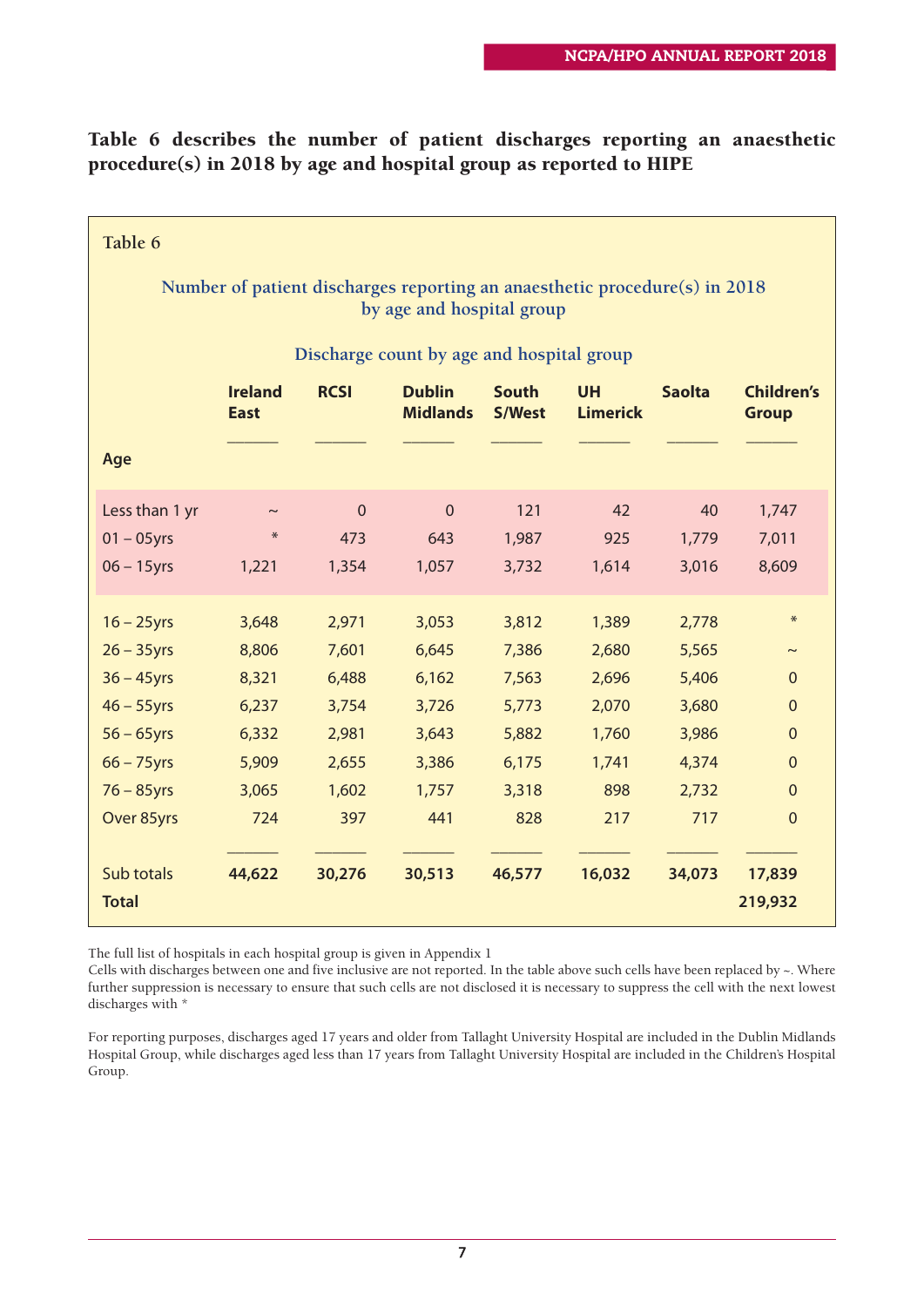#### **Table 7 describes the number of anaesthetics administered in 2014 – 2018 by the Australian Classification of Health Interventions (ACHI) as reported to HIPE**

| Table 7                                                                                                                           |              |              |                          |              |              |  |
|-----------------------------------------------------------------------------------------------------------------------------------|--------------|--------------|--------------------------|--------------|--------------|--|
| Number of anaesthetics administered in 2014 - 2018 categorised by the<br>Australian Classification of Health Interventions (ACHI) |              |              |                          |              |              |  |
|                                                                                                                                   |              |              | <b>Anaesthetic Count</b> |              |              |  |
| <b>Intervention Chapter</b>                                                                                                       | Year<br>2014 | Year<br>2015 | Year<br>2016             | Year<br>2017 | Year<br>2018 |  |
| Procedures on the nervous system<br>1.                                                                                            | 5,469        | 5,244        | 5,374                    | 5,428        | 5,484        |  |
| Procedures on endocrine system<br>2.                                                                                              | 1,393        | 1,267        | 1,135                    | 1,223        | 1,246        |  |
| Procedures on eye and adnexa<br>3.                                                                                                | 7,610        | 7,472        | 7,749                    | 7,985        | 8,916        |  |
| Procedures on ear and mastoid process<br>4.                                                                                       | 4,500        | 4,472        | 4,263                    | 4,391        | 4,417        |  |
| Procedures on nose, mouth and pharynx<br>5.                                                                                       | 8,737        | 8,413        | 7,946                    | 7,793        | 8,487        |  |
| <b>Dental services</b><br>6.                                                                                                      | 6,154        | 5,646        | 5,328                    | 5,013        | 4,977        |  |
| Procedures on respiratory system<br>7.                                                                                            | 4,114        | 4,172        | 4,269                    | 4,276        | 4,439        |  |
| Procedures on cardiovascular system<br>8.                                                                                         | 8,294        | 8,422        | 8,357                    | 8,199        | 7,831        |  |
| Procedures on blood and blood<br>9.<br>forming organs                                                                             | 1,226        | 1,196        | 1,220                    | 1,204        | 1,166        |  |
| 10. Procedures on digestive system                                                                                                | 36,399       | 35,958       | 35,872                   | 36,458       | 36,186       |  |
| 11. Procedures on urinary system                                                                                                  | 9,543        | 9,539        | 9,819                    | 10,371       | 10,309       |  |
| 12. Procedures on male genital organs                                                                                             | 7,335        | 7,003        | 6,773                    | 7,523        | 7,049        |  |
| 13. Gynaecological procedures                                                                                                     | 24,584       | 23,911       | 23,511                   | 23,512       | 24,667       |  |
| 14. Obstetric procedures                                                                                                          | 40,023       | 39,445       | 38,103                   | 37,061       | 37,230       |  |
| 15. Procedures on musculoskeletal system                                                                                          | 46,157       | 46,519       | 46,608                   | 46,583       | 45,752       |  |
| 16. Dermatological and plastic procedures                                                                                         | 12,820       | 12,305       | 12,088                   | 12,442       | 12,142       |  |
| 17. Procedures on breast                                                                                                          | 4,816        | 4,855        | 4,892                    | 5,241        | 5,821        |  |
| 18. Radiation oncology procedures                                                                                                 | 629          | 464          | 418                      | 636          | 574          |  |
| 19. Non-invasive, cognitive and other<br>interventions not elsewhere classified                                                   | 3,123        | 3,291        | 3,270                    | 3,414        | 3,292        |  |
| 20. Imaging services                                                                                                              | 1,870        | 1,798        | 1,754                    | 1,841        | 1,870        |  |
| No procedure on same date as anaesthetic<br>procedure                                                                             | 938          | 996          | 1,027                    | 1,204        | 1,232        |  |
| <b>TOTAL</b>                                                                                                                      | 235,674      | 232,388      | 229,776                  | 231,798      | 233,087      |  |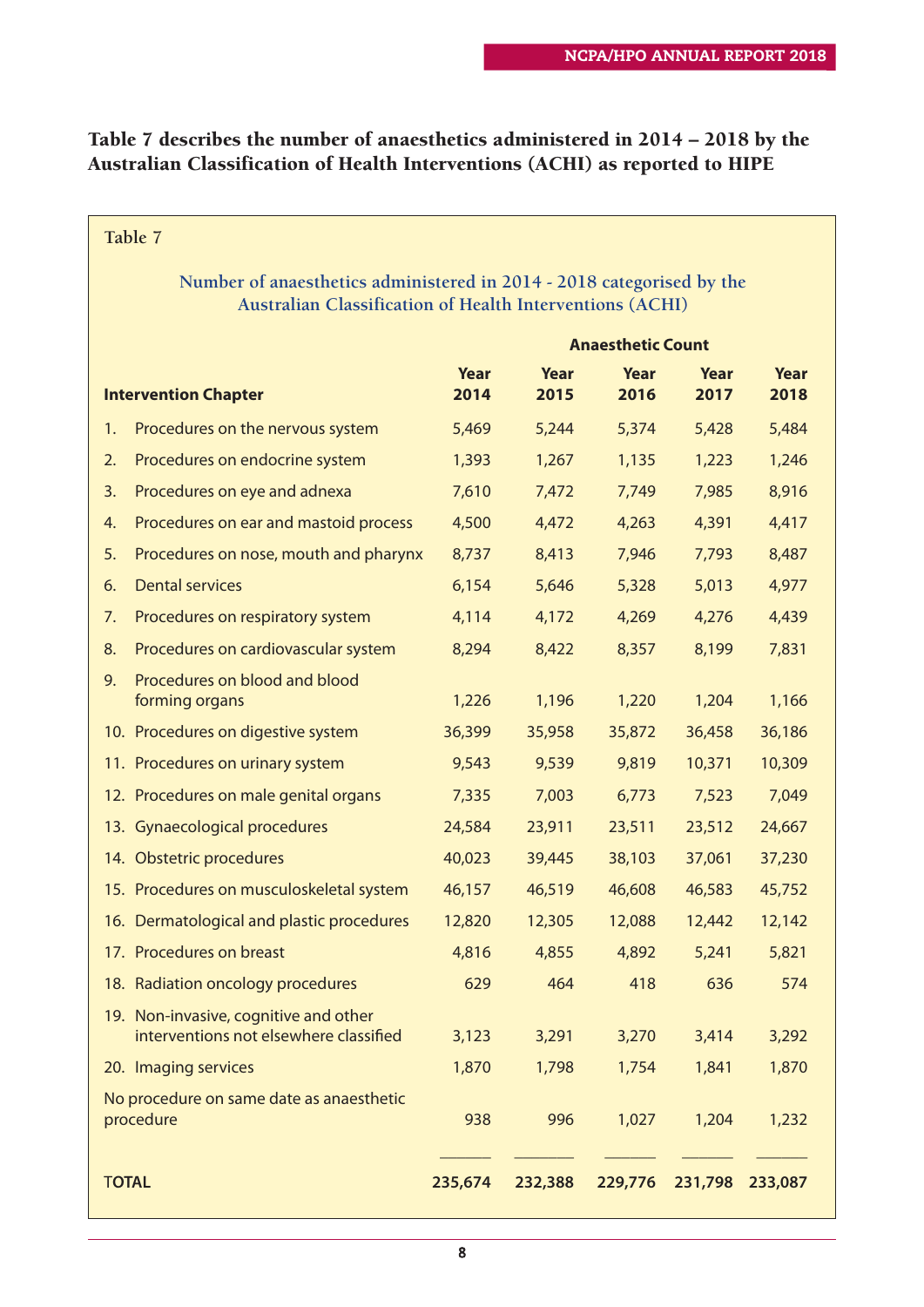#### **Table 8 describes the number of patient discharges reporting an anaesthetic procedure(s) in 2018 by admission type and hospital group as reported to HIPE**

| Table 8                                                                                                                                                        |                                                                                                                    |               |                                  |                                                      |                              |               |                                             |                  |
|----------------------------------------------------------------------------------------------------------------------------------------------------------------|--------------------------------------------------------------------------------------------------------------------|---------------|----------------------------------|------------------------------------------------------|------------------------------|---------------|---------------------------------------------|------------------|
|                                                                                                                                                                | Number of patient discharges reporting an anaesthetic procedure(s) in 2018<br>by admission type and hospital group |               |                                  |                                                      |                              |               |                                             |                  |
|                                                                                                                                                                |                                                                                                                    |               |                                  | Discharge count by admission type and hospital group |                              |               |                                             |                  |
|                                                                                                                                                                | <b>Ireland</b><br><b>East</b>                                                                                      | <b>RCSI</b>   | <b>Dublin</b><br><b>Midlands</b> | <b>South</b><br>S/West                               | <b>UH</b><br><b>Limerick</b> | <b>Saolta</b> | <b>Children's</b><br>Group                  | <b>TOTAL</b>     |
|                                                                                                                                                                |                                                                                                                    |               |                                  |                                                      |                              |               |                                             |                  |
| Day cases                                                                                                                                                      | 14,639 (32.8%)                                                                                                     | 7,326 (24.2%) | 8,148 (26.7%)                    | 17,103 (36.7%)                                       |                              |               | 6,458 (40.3%) 11,241 (33.0%) 10,301 (57.7%) | 75,216 (34.2%)   |
|                                                                                                                                                                |                                                                                                                    |               |                                  |                                                      |                              |               |                                             |                  |
| <b>In Patients</b>                                                                                                                                             |                                                                                                                    |               |                                  |                                                      |                              |               |                                             |                  |
| <b>Elective</b>                                                                                                                                                | 12,680 (28.4%)                                                                                                     | 6,339 (20.9%) | 7,318 (24.0%)                    | 12,069 (25.9%)                                       | $3,390(21.1\%)$              | 8,746 (25.7%) | 3,905 (21.9%)                               | 54,447 (24.8%)   |
| <b>Emergency</b>                                                                                                                                               | 8,405 (18.8%)                                                                                                      | 7,751 (25.6%) | 7,979 (26.1%)                    | 9,682 (20.8%)                                        | 3,116 (19.4%)                | 7,918 (23.2%) | 3,633 (20.4%)                               | 48,484 (22.0%)   |
| <b>Maternity</b>                                                                                                                                               | 8,898 (19.9%)                                                                                                      | 8,860 (29.3%) | 7,068 (23.2%)                    | 7,723 (16.6%)                                        | 3,068 (19.1%)                | 6,168 (18.1%) | $0(0\%)$                                    | 41,785 (19.0%)   |
| <b>Totals</b>                                                                                                                                                  | 44,622                                                                                                             | 30,276        | 30,513                           | 46,577                                               | 16,032                       | 34,073        | 17,839                                      | 219,932 (100.0%) |
| The Admission Type is the category of admission relating to the episode of care and is downloaded directly from the patient<br>Note:<br>administration system. |                                                                                                                    |               |                                  |                                                      |                              |               |                                             |                  |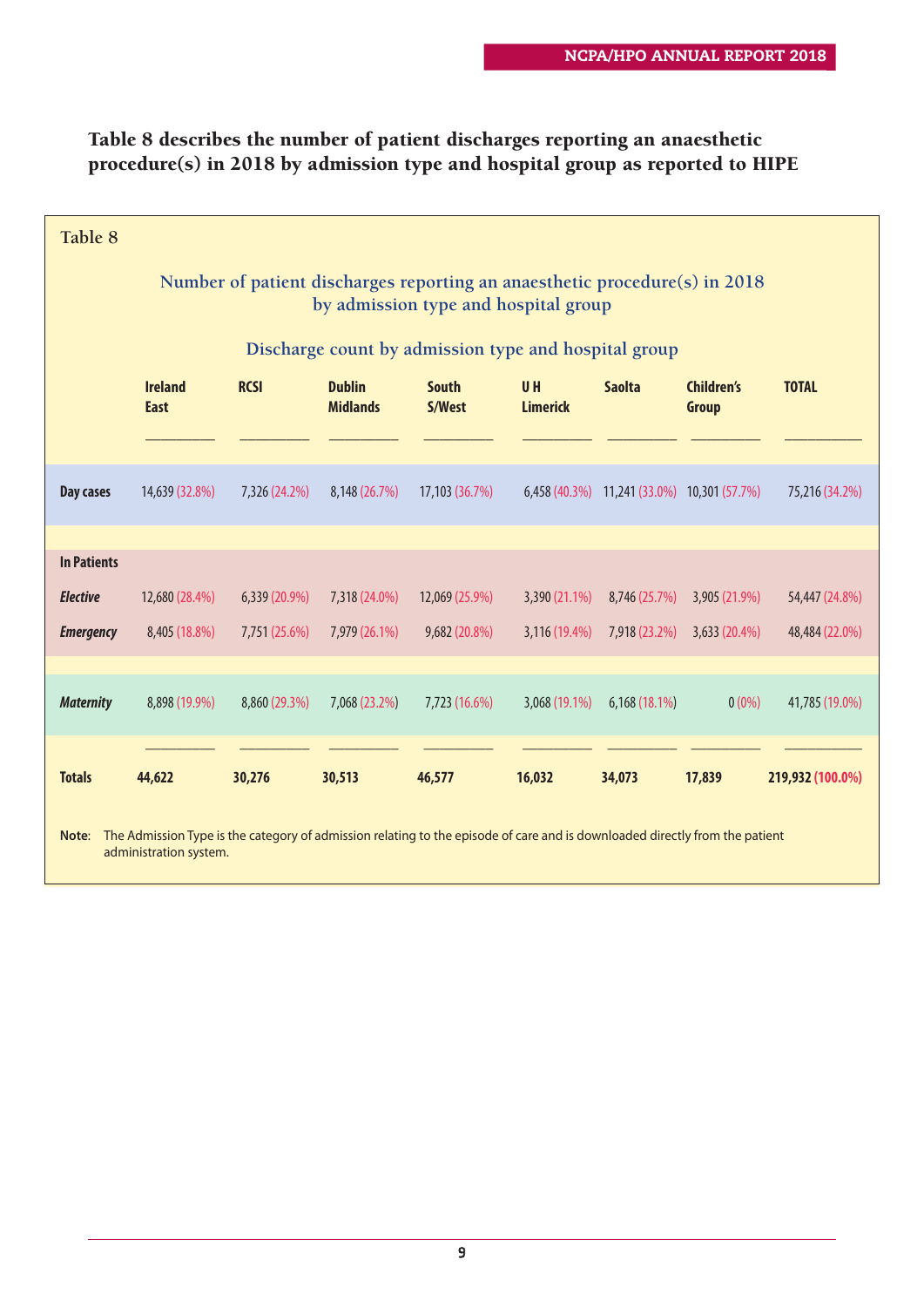# Part 2: **Supplementary data**

#### **ASA 6 Patient status**

ASA 6 denotes a patient with a diagnosis of brain stem death who is donating organs for transplant.

Data from ODTI\* indicate that 77 patients donated organs following a diagnosis of brain stem death in 2018.

| <b>Deceased Organ Donors</b>                                              |                |                |      |      |                |
|---------------------------------------------------------------------------|----------------|----------------|------|------|----------------|
| Year                                                                      | 2014           | 2015           | 2016 | 2017 | 2018           |
| <b>Beating heart</b>                                                      | 59             | 77             | 74   | 91   | 77             |
| Non beating heart                                                         | $\overline{4}$ | $\overline{4}$ | 3    | 8    | $\overline{4}$ |
|                                                                           |                |                |      |      |                |
| <b>TOTAL</b>                                                              | 63             | 81             | 77   | 99   | 81             |
| Reproduced with kind permission of Organ Donation and Transplant Ireland. |                |                |      |      |                |

ODTI Annual Report for 2018 is available at www.odti.ie

Organ Donation and Transplant Ireland has been delegated the regulatory functions assigned to the Health Service Executive (HSE) in Statutory Instrument (SI) 325 (2012), European Union (Quality and Safety of Human Organs Intended for Transplantation) Regulations 2012. This annual ODTI report has been produced in compliance with part 5, SI 325 (2012)

ODTI\* Organ Donation and Transplant Ireland 2nd Floor, Temple Theatre, Hardwicke Place, Temple Street, Dublin 1. Email: odti@hse.ie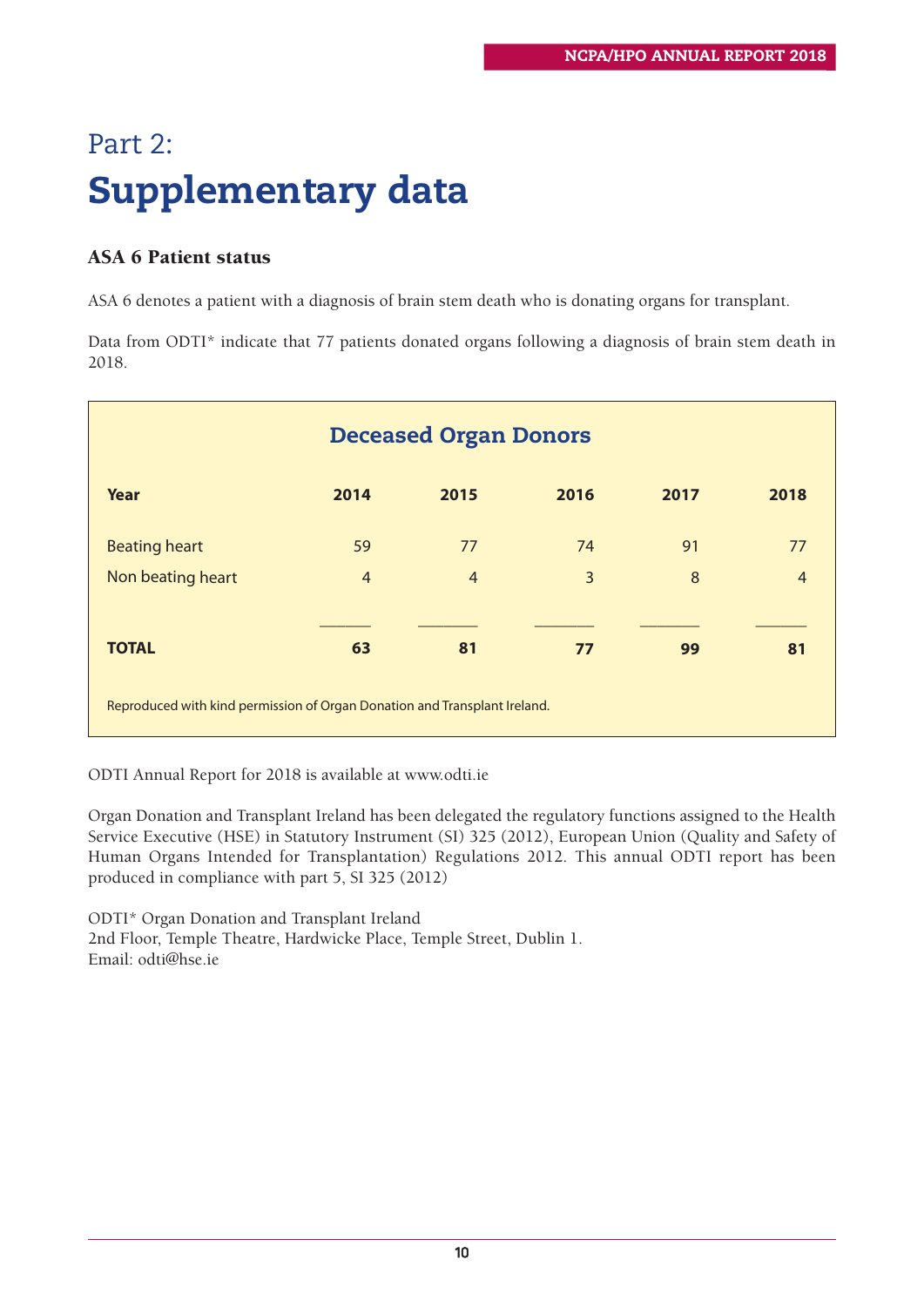# Part 3: **Audit Projects**

#### **1. ASA 99 Pilot Audit Project**

The ASA 99 pilot audit project study has been completed in six departments of anaesthesiology and local HIPE offices. The audit retrospectively examined a three month period in each hospital and attempted to identify the reasons why a significant number of anaesthetic records, 22% in the NCPA/HPO Annual Report for 2017, do not record the patient ASA score or the emergency nature of a procedure and are therefore coded ASA 99 in HIPE.

Individual reports for the six departments and HIPE offices have been prepared as well as a composite report based on results from all six hospitals. While the six individual reports are for the exclusive use of the relevant hospitals, the composite report contains a number of findings which have wider application and could help to improve the standards of anaesthetic record keeping generally.

A total of 10,621 anaesthetics were given in the six hospitals over the three month audit period and recorded in HIPE. 3,283 of these (30.9%) were coded ASA 99 by HIPE and from this sub group, 479 cases (14.6%) were reviewed by the audit

#### **ASA 99 Pilot Audit Project Study**

| Total number of anaesthetics given<br>in the audit period                  | 10,621    |
|----------------------------------------------------------------------------|-----------|
| Total number of anaesthetic records<br>coded ASA 99 in the audit period    | 3,283     |
| Total number of anaesthetic records<br>coded ASA 99 reviewed and           |           |
| included in the audit                                                      | 479       |
| Percentage of total anaesthetics given<br>in the audit period coded ASA 99 | 31%       |
| Percentage of anaesthetic records coded                                    |           |
| ASA 99 reviewed and included in the audit                                  | 15%       |
| <b>Number of Male patients</b>                                             | 215 (45%) |
| <b>Number of female patients</b>                                           | 264 (55%) |
| <b>Number of emergency cases</b>                                           | 159 (33%) |
|                                                                            |           |

assessors (consultant and/or anaesthesiology registrar) and the reports are based on these reviews.

Fifty five percent (264) of patient discharges were female and 33% of procedures (159) were emergencies. ASA 1 accounted for 51% of all scores, ASA 2 for 34%, ASA 3 for 14%, and ASA 4 for 0.6%. There were no ASA 5 scores.

Sixty three percent (303) of all anaesthetic records examined were correctly coded ASA 99 by HIPE but in 37% (176) of cases an ASA code was partially recorded (ASA score recorded or "e" modifier was used, but not both) or fully recorded (both ASA score recorded and "e" modifier used) on the anaesthetic record. This means that a large majority of HIPE ASA 99 codes were correct and the anaesthesiologist had failed to record two important pieces of information on the anaesthetic record. While simple human error is undoubtedly a factor for anaesthesiologists and HIPE coders alike, feedback from the audit assessors identifies the use of multiple non-uniform anaesthetic record sheets, including electronic records, in the same hospital, as by far the commonest cause of these errors. Separate and different anaesthetic record sheets are frequently found in the labour ward, the general wards, the dental clinic, the day ward and pre-assessment clinics and they may be stored in different sections of the patient case notes. The authors have previously referred to the use of electronic anaesthetic records nationally with an agreed minimum data set as a possible solution to this problem.

Seventy seven percent (368) of anaesthetic records did not record the urgency of the procedure but "out of hours" working does not appear to play a part in this as over 90% (337) of these procedures were carried out between the hours of 08:00hrs and 18:00hrs.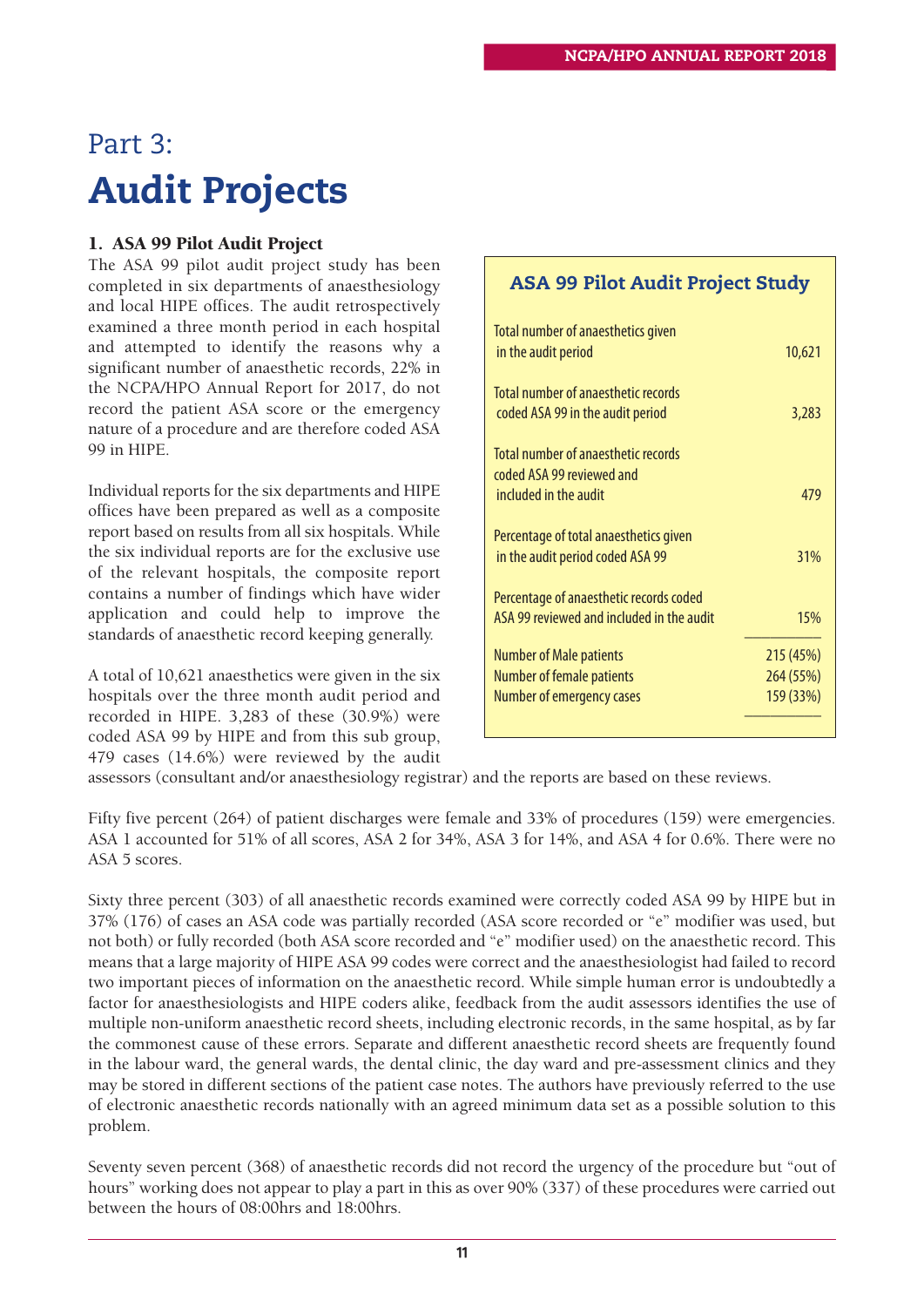Twenty percent (96) of anaesthetic records did not have an anaesthesiologist's signature (consultant or trainee). While this is not related to the ASA code, it is an important finding indicating a significant failure in proper record keeping. Some pre-assessment documents did contain anaesthesiologist's signatures but the signature of the anaesthesiologist who administered the anaesthetic must appear on the anaesthetic record. While these results highlight certain areas for improvement in aspects of anaesthetic record keeping in the six hospitals that took part in the study, caution must be exercised if applying these findings in a wider context since these data come from a pilot study which examined a sample (14.6%) of anaesthetic records coded ASA 99 in a three month period. Nevertheless it is anticipated that the results will have a wider application and have the potential to improve standards of record keeping generally.

The NCPA and the HPO do not plan to carry out another study of this nature but it is anticipated that the inclusion of the HIPE ASA 99 edit alert will continue improving standards of data recording on anaesthetic records. This edit alert is now part of every HIPE database and brings ASA 99 codes to the attention of the HIPE coder in real time so that the anaesthetic coding can be checked and corrected immediately.

#### **2. Emergency readmission of day cases within 48 hours of discharge.**

The start of this audit project has been delayed somewhat while departments of anaesthesiology try to confirm that when conducting the audit they comply with the General Data Protection Regulations (GDPR) introduced in 2018. The National Office of Clinical Audit (NOCA) has issued guidance for clinical audit in the light of GDPR [2], and a personal communication from NOCA confirms that our protocol for the audit complies with GDPR and that written consent from patients is not required. However, hospitals must have some mechanism of informing patients that clinical audit is standard practice and that patients' case notes may be reviewed from time to time for the purposes of improving standards of patient care. This information may be in the form of a leaflet included in the admission pack or set out on the hospital web site. The task of confirming that hospitals taking part in the audit do indeed inform patients of their clinical audit activities is proceeding.

## **Discussion & Conclusion**

.

This is the sixth NCPA/HPO Annual Report and it is gratifying to see a continued consistency in the pattern of the data. The total number of anaesthetics (general, neuraxial and regional blocks) given in 2018 was 233,087 (Table 1) which is within plus or minus two percent of the figures for the five previous years.

The male to female ratio is unchanged at 2:3 (Table 2) reflecting the large commitment of anaesthesiology to obstetrics and gynaecology which together accounted for 27% of all anaesthetics given in 2018 (Table 7).

The number of patients by age category (Table 5) is unchanged. However, within the age categories there is a continuing steady fall in the number of patients aged 36 years and under and a steady rise in the number of patients over 36 years.

A total of 1,952 infants aged less than one year had an anaesthetic in 2018 (Table 5). 89% of these were given in the Children's Hospitals Group comprising the three specialist paediatric hospitals. The Children's Hospital Group also has the highest percent of day case admissions at 57.7%. The next highest was the University Hospital Limerick Group with 40.3% (Table 8)

The percentage of ASA 99 codes recorded by HIPE (that is, neither the ASA patient score or the "e" modifier used on anaesthetic record) continues to fall. The first NCPA/HPO Annual Report, for 2013 [3], showed that 35% of anaesthetic records failed to give a patient ASA score. The figure in this Annual Report for 2018 is 16%.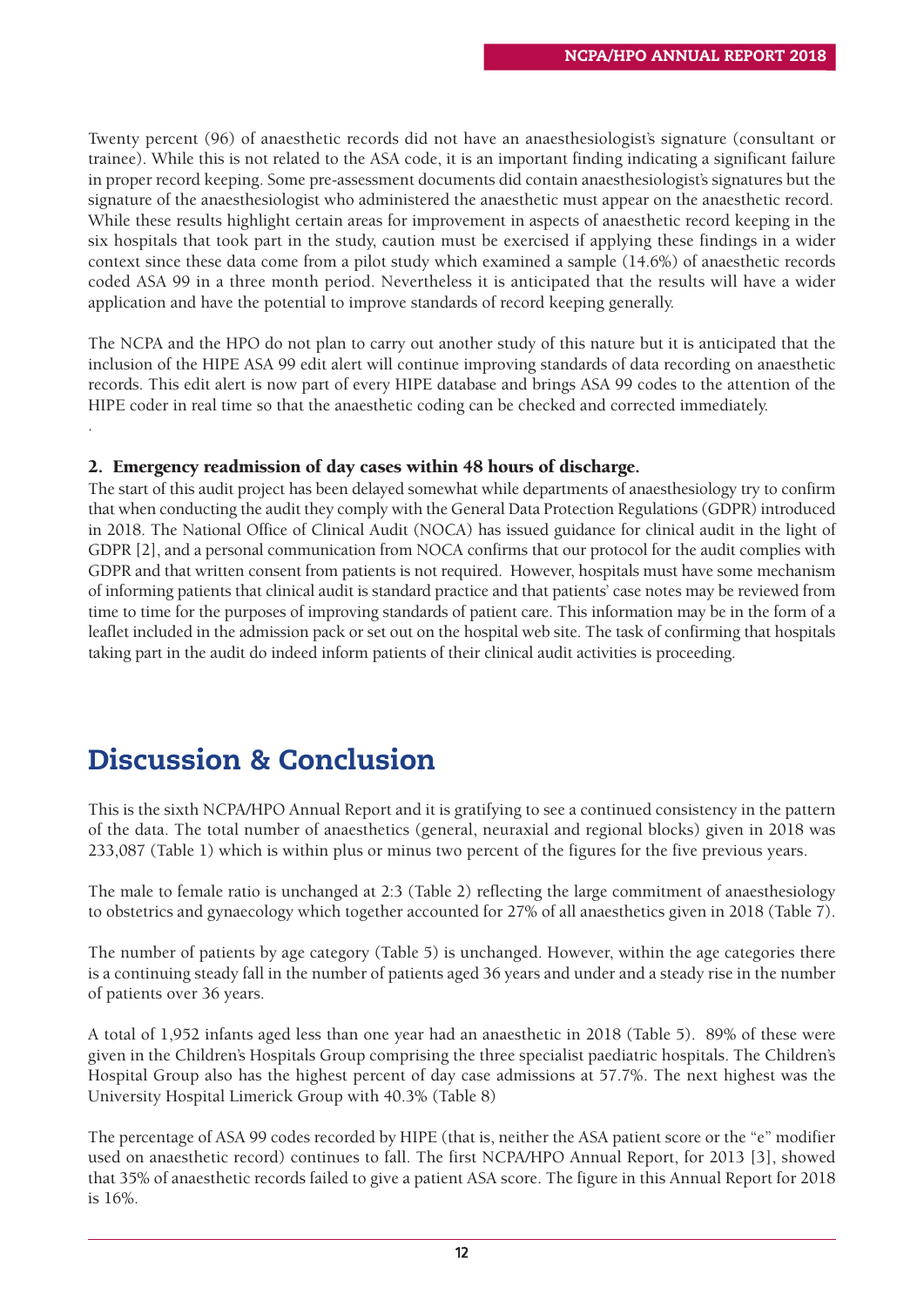A summary of the ASA 99 Pilot Audit Study is given in the audit section of this Annual Report and identifies multiple non uniform anaesthetic record sheets in the same hospital as the commonest cause of the high percentage of ASA 99 codes recorded by HIPE.

Since 2013 the NCPA has been drawing attention to this omission in anaesthetic record keeping so it is most encouraging to see that the figure in this Report for 2018 has fallen to 16% from 30% in 2014. Of equal note is the significant increase in ASA 2, ASA 3 and to a lesser extent, ASA 4, which has accompanied the fall in ASA 9's since 2013. The number of ASA 1 scores has fallen slightly (Table 3) over this period.

The current Annual Report indicates that the "e" modifier was used on just 14% of anaesthetic records in 2018. Considering the physical proximity of the location for recording the ASA score and the use of the "e" modifier on the anaesthetic record, it is difficult to explain how the recording of one has improved so significantly while the other not at all.

Recording of procedures as emergencies by using the "e" modifier on the anaesthetic record remains poor. The NAPS 5 study [4] examined data from 4,949 anaesthetics given in one week in 2012 .60% of these cases were for elective procedures while the combined total of "urgent", "expedited" and immediate" procedures was 37%.

It is possible however that we have been overestimating the number of emergency cases annually. 22% of patients who had an anaesthetic in 2018 had been admitted as an emergency (Table 8) and almost certainly their procedures were carried out as emergencies. While some patients who were admitted electively, either as day cases or as in patients, may have subsequently required an emergency procedure including an anaesthetic, the number of such patients is unlikely to have been large enough to bring the total up to 37%. However, even taking the lowest figure of 22% as a more accurate reflection of the emergency case load, this means that we are failing to record the emergency nature of 34% of these procedures accurately on the anaesthetic record.

While the NCPA does not plan to conduct another ASA 99 audit study, we strongly encourage departments of anaesthesiology to work closely with their colleagues in HIPE and make use of the ASA 99 edit alert which is now part of every HIPE database and brings ASA 99 codes to the attention of the HIPE coder in real time so that the anaesthetic coding can be checked and corrected immediately.

The proposed national audit of emergency readmission of day cases within 48 hours of discharge is ready to commence but the NCPA is currently attempting to verify that all hospitals comply with the GDPR. Although NOCA has issued clear and helpful guidance [2], interpretation of GDPR varies from hospital to hospital so delays are inevitable. Nevertheless NCPA is confident that once the audit starts it will proceed rapidly and we believe that the results will have a very positive effect on clinical practice.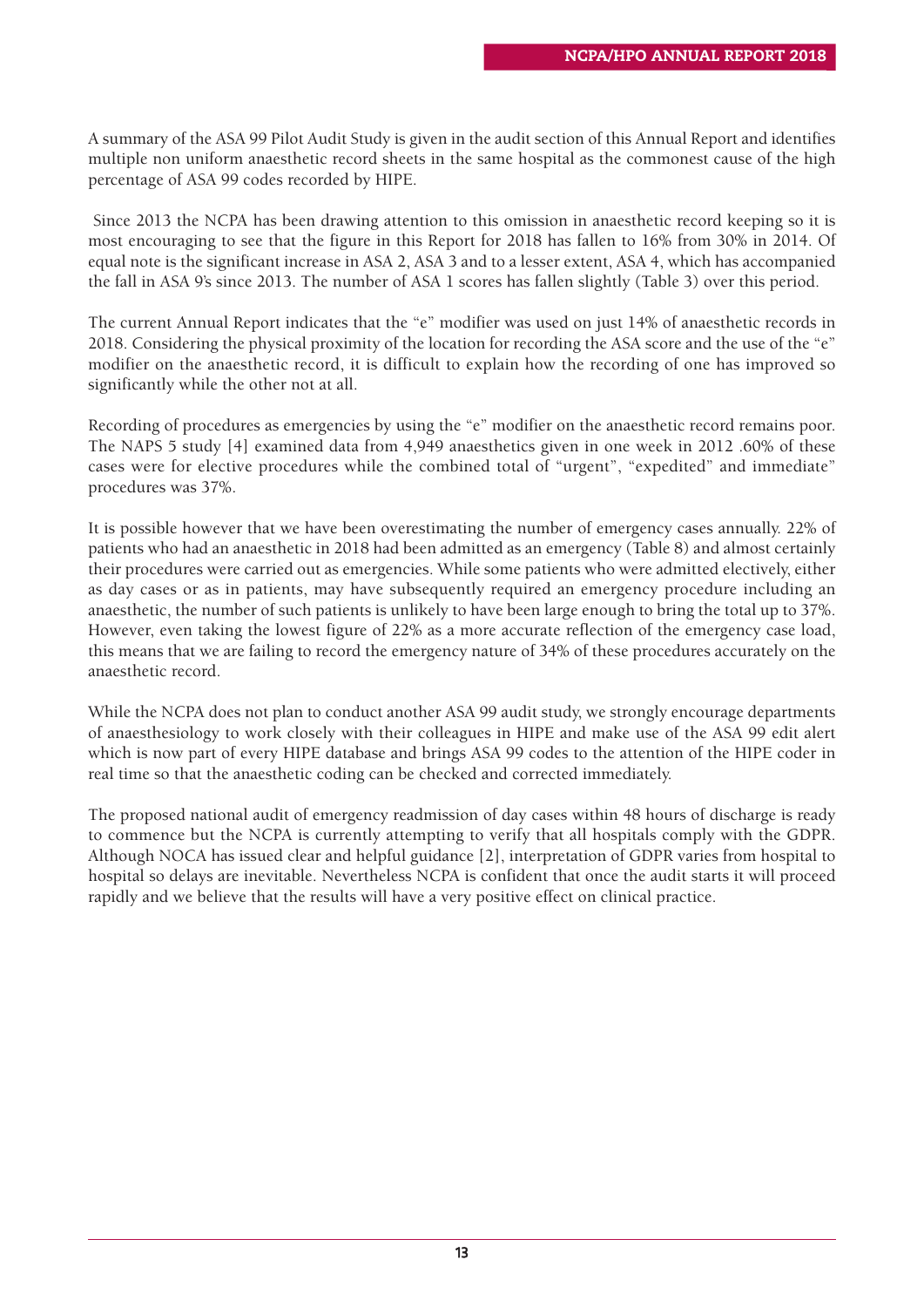# **Acknowledgements**

The NCPA acknowledges the support and expertise of the following people and the institutions they represent in preparing this report.

| <b>Healthcare Pricing Office</b>         | Ms Jacqui Curley                                                        |
|------------------------------------------|-------------------------------------------------------------------------|
|                                          | Ms Deirdre Murphy                                                       |
|                                          | Ms Laura Metcalfe                                                       |
|                                          | Mr Brian McCarthy                                                       |
| College of Anaesthesiologists of Ireland | Dr Brian Kinirons, President,                                           |
|                                          | Prof Kevin Carson, Immediate Past President                             |
|                                          | Dr Wouter Jonker, Consultant Anaesthetist,<br>Sligo University Hospital |
| Organ Donation and Transplant Ireland    | Prof Jim Egan, Director, ODTI                                           |
|                                          | Ms Brenda Poole, Donor Co-ordinator, ODTI                               |
| <b>NCPA Working Group Members</b>        | Ms Una Quill, NCPA Programme Manager                                    |
|                                          | Ms Aileen O'Brien, NCPA Nurse Lead                                      |
|                                          | Dr Jeremy Smith, NCPA National Clinical Lead                            |
|                                          | Dr Margaret Bourke                                                      |
|                                          | Dr Larry Crowley                                                        |
|                                          | Dr James Shannon                                                        |
|                                          | Dr John Cahill                                                          |
|                                          |                                                                         |

#### **References**

- 1. Healthcare Pricing Office, Coding Notes, Number 77 July 201
- 2. National Office of Clinical Audit (2019), GDPR Guidance For Clinical Audit Version 2 Updated June 2019. National Office of Clinical Audit. Available from: http://s3-eu-west-1.amazonaws.com/nocauploads/general/NOCA\_GDPR\_Guidance\_for\_Clinical\_Audit\_version\_2\_Updated\_June\_2019.pdf
- 3. NCPA/HPO Annual Report 2013. General anaesthetics, Neuraxial blocks and Regional blocks administered in public hospitals in Ireland and captured in HIPE. hse.ie/anaesthesia – Programme Documents and Resources
- 4. W. R. Jonker, D. Hanumanthiah, T. Ryan, T. M. Cook, J. J. Pandit and E. P. O'Sullivan, Who operates when, where and on whom? A survey of anaesthetic-surgical activity in Ireland as denominator of NAP5 and on behalf of the NAP5 Steering Panel. Anaesthesia 2014:. 69: 961 – 8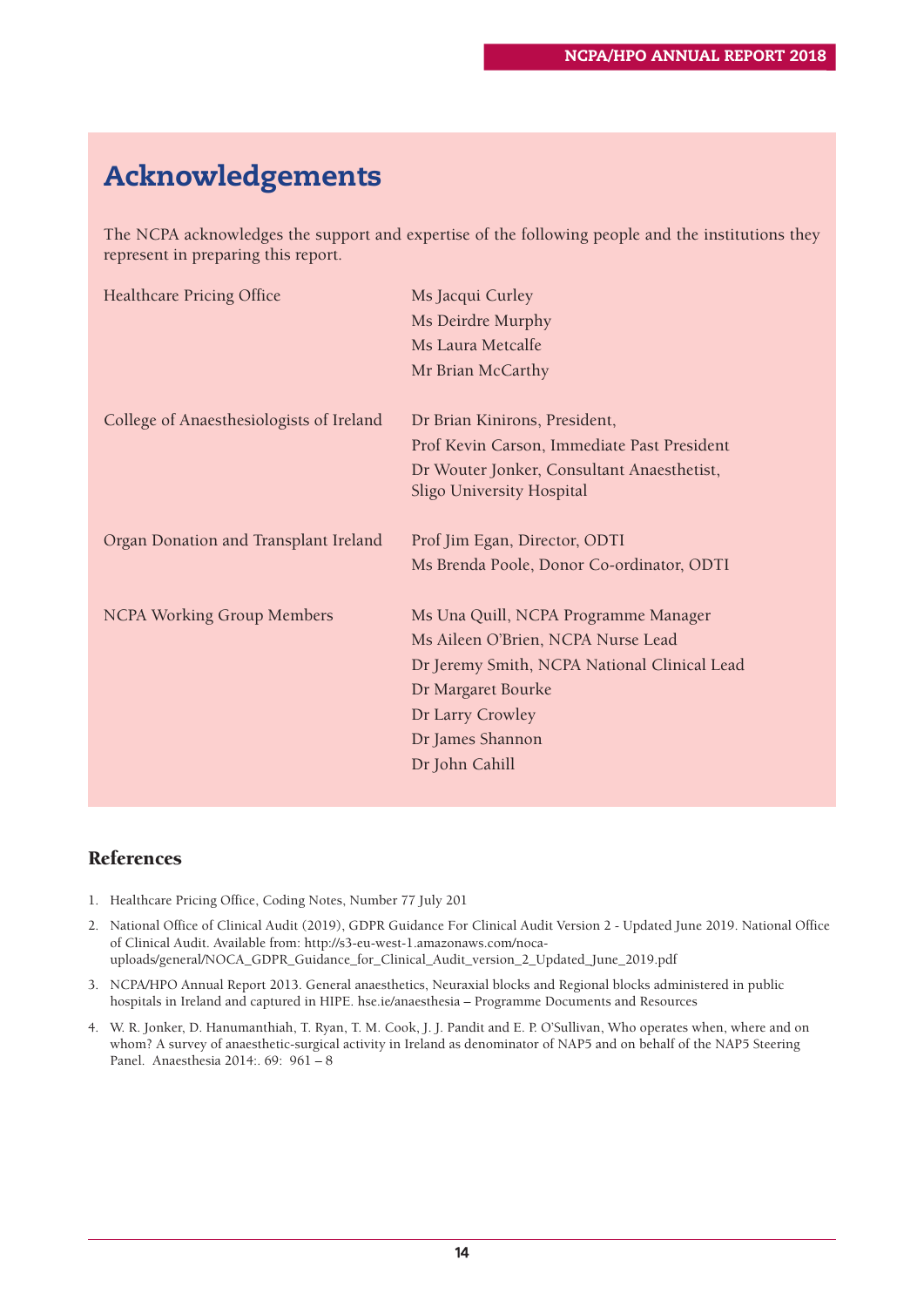## **APPENDIX 1**

### **Hospital Groups**

#### **Ireland East**

Mater Misericordiae University Hospital, St Vincent's University Hospital, Midland Regional Hospital Mullingar, St Lukes's Hospital Kilkenny, Wexford General Hospital, Our Lady's Hospital Navan, St Colmcilles Hospital, St Michael's Hospital Dun Laoghaire, National Maternity Hospital, Cappagh National Orthopaedic Hospital, The Royal Victoria Eye and Ear Hospital, Dublin

#### **RCSI**

Beaumont Hospital, Our Lady of Lourdes Hospital Drogheda, Connolly Hospital, St Joseph's Hospital, Raheny, Cavan General Hospital, Rotunda Hospital, Louth County Hospital, Monaghan Hospital

#### **Dublin Midlands**

St James's Hospital, AMNCH-Tallaght University Hospital\*\*, St Luke's Hospital, Rathgar, Midlands Regional Hospital Tullamore, Naas General Hospital, Midland Regional Hospital Portlaoise, Coombe Women & Infant University Hospital

#### **South/South West**

Bantry General Hospital, Cork University Hospital, University Hospital Kerry, Mallow General Hospital, Mercy University Hospital, South Infirmary Victoria University Hospital, South Tipperary General Hospital Clonmel, University Hospital Waterford, Kilcreen Orthopaedic Hospital.

#### **University Hospital, Limerick**

University Hospital Limerick, University Maternity Hospital, Limerick, Croom Orthopaedic Hospital Limerick, Ennis General Hospital, Nenagh General Hospital, St John's Hospital Limerick

#### **Saolta**

University Hospitals Galway including Merlin Park Hospital, Sligo University Hospital, Letterkenny University Hospital, Mayo University Hospital, Portiuncula University Hospital, Roscommon University Hospital

#### **Children**

Our Lady's Children's Hospital Crumlin, The Children's University Hospital Temple Street, AMNCH-Tallaght University Hospital Paediatrics

\*\*For reporting purposes, discharges aged 17 years and older from Tallaght University Hospital are included in the Dublin Midlands Hospital Group, while discharges aged less than 17 years from Tallaght University Hospital are included in the Children's Hospital Group.